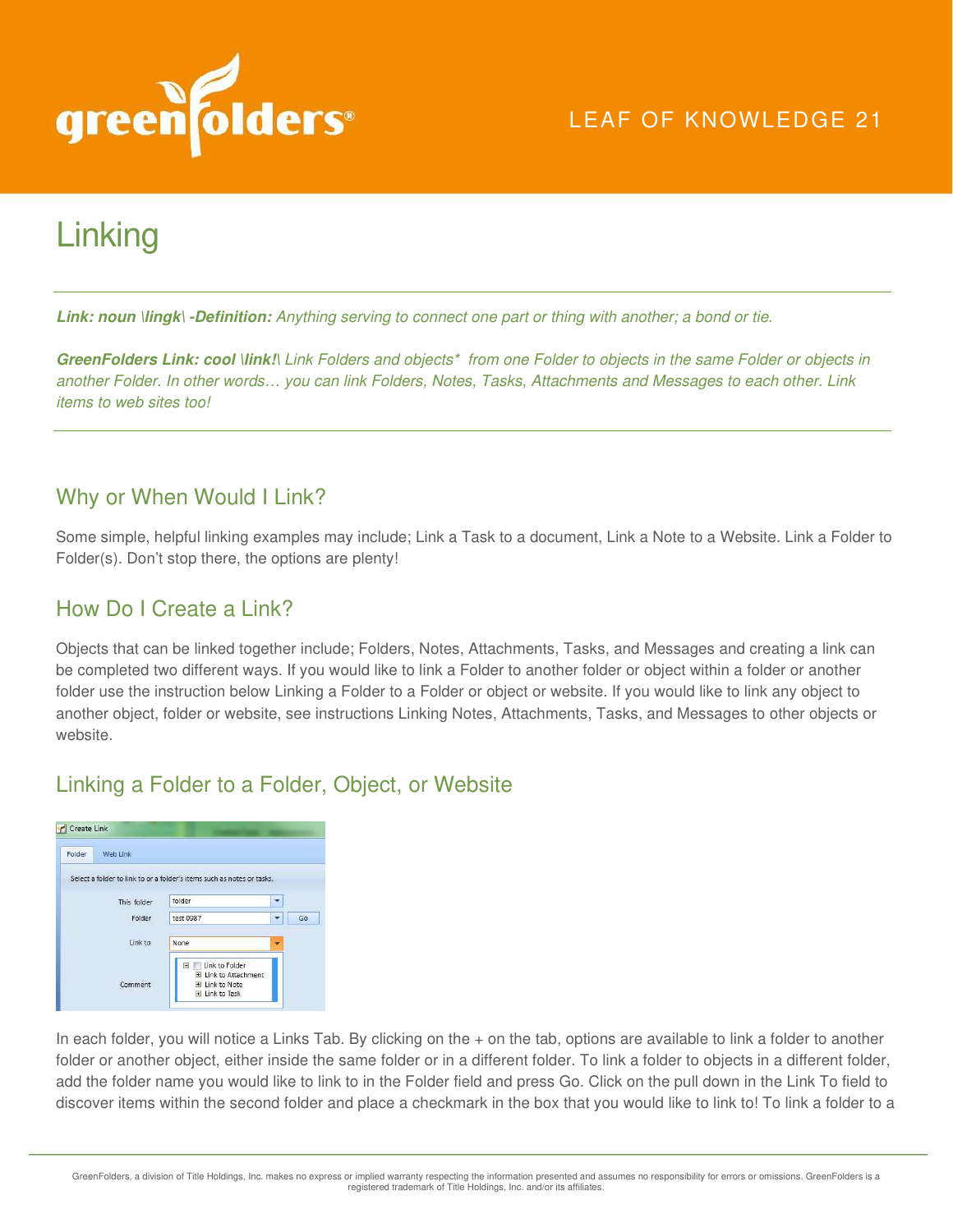website, click on the Web Link tab, type the URL of the linking website then click OK. Once the link has been established, a link icon appears indicating something has been linked to that folder.

Click on the clip to identify the links to the corresponding linked item. *\*object: a note, attachment, task, message, website or folder.* 



### Linking Notes, Attachments, Tasks, and Messages to Objects or Websites

Whether you are linking a Note to a website, a Task to an Attachment or a Message to an attachment, the Link Option can be found with a right mouse click on each Note, Attachment, Task, and Message. To create the Link, follow the same process for each area. Check the boxes below to select the objects to link.

| Folder<br>Web Link                                                     |                                                                                                                                                                                                           |                                  |    |  |
|------------------------------------------------------------------------|-----------------------------------------------------------------------------------------------------------------------------------------------------------------------------------------------------------|----------------------------------|----|--|
| Select a folder to link to or a folder's items such as notes or tasks. |                                                                                                                                                                                                           |                                  |    |  |
| This attachment                                                        | folder                                                                                                                                                                                                    | ٠                                |    |  |
| Folder                                                                 | test 0987                                                                                                                                                                                                 | $\overline{\phantom{a}}$         | Ga |  |
| Link to                                                                | None:                                                                                                                                                                                                     |                                  |    |  |
| Comment                                                                | Link to Folder<br>日<br>El Link to Attachment<br>Chain of Title Document.pdf<br>merge.pdf<br>E Link to Message<br>Thank for your order<br>El Link to Note<br>Edited by Administrator on 2/12/2013 11:26:29 |                                  |    |  |
|                                                                        | El Link to Task                                                                                                                                                                                           | important note<br>this is a task |    |  |

#### **Link from a Note**



#### **Link from an Attachment**